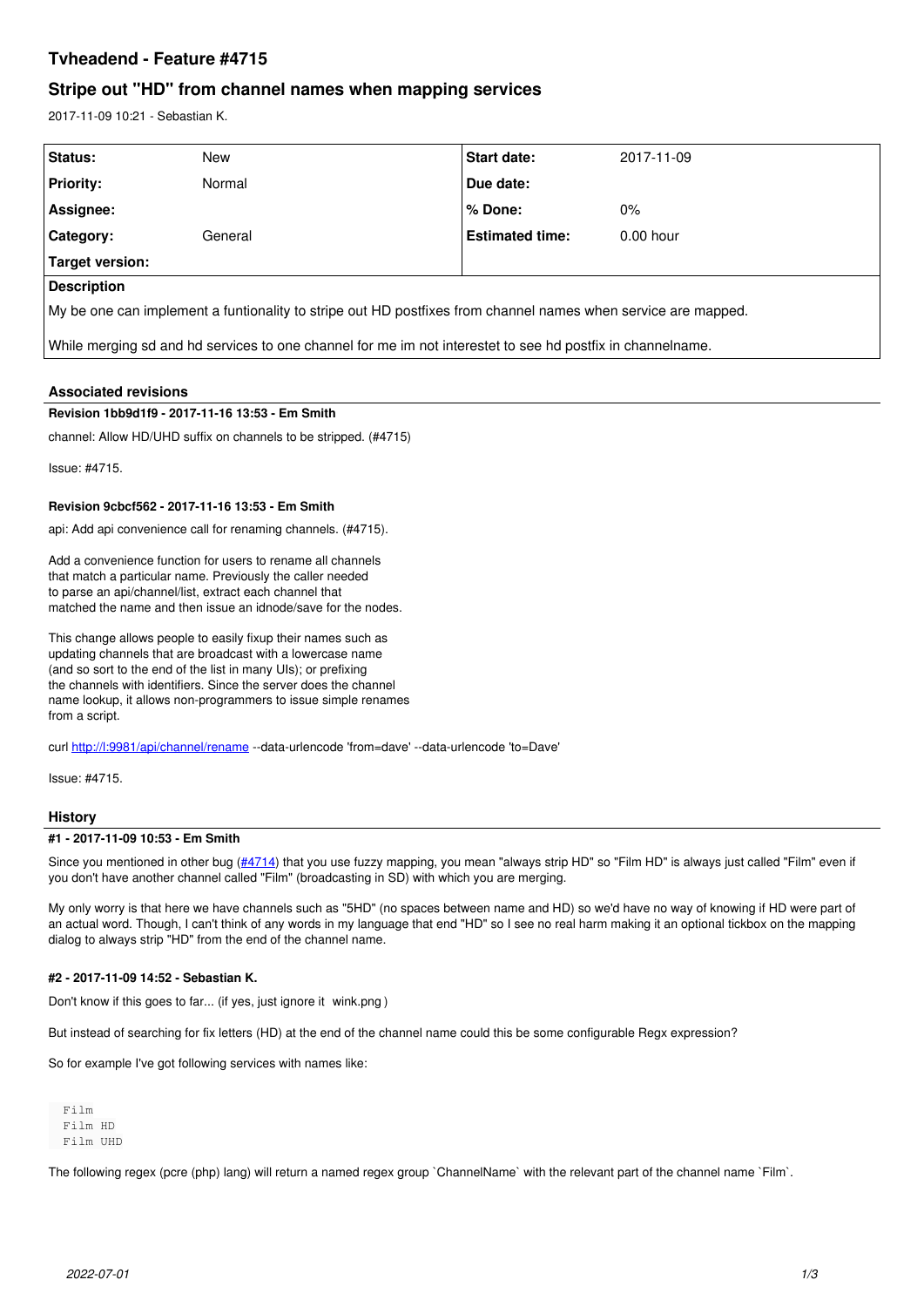#### So apply the regex on all service names will give the desired channel name.

Maybe an extended replacement pattern could be given (like sed command).

Here I like to have my channels in alphabetical order. But some channel start with lower chars so they are alway at the end of every list. With this replacement pattern you could do somthing like replace first char with uppercase on.

With Linux sed i would do something like:

(sed -e "s/\b\(.\)/\u\1/g")

#### **#3 - 2017-11-09 18:20 - Em Smith**

Yes, I sort alphabetically and those stations that use lowercase are annoying.

I have similar problems and had thought of something similar since my channel names don't always match up with the ones my SD say they should have, so IWBNI I could automatically alter them.

My case is slightly more complicated by the fact some of channel name are not unique and need extra tuning parameters to fix them (so I have ten channels called "3" but they should really be called "3 North", "3 South", etc based on the tuning details).

Long term, I had thought maybe there should be some config file configuration of fixups and mappings. But then I'm worried I'd end up implementing Greenspun's Tenth Rule which basically says that every program gets to the point where they implement a bug-ridden internal programming language.

Let's delay for a few days to give more people time for ideas and see if more examples are given or a simple solution emerges since from the two examples you gave, it would suggest it couldn't be an easy-to-read UI element and would need to be a config file. Although I use pcre, I'm wary of pcre since it's not currently a compile-time requirement so it may not be fair to some user to make the core system depend on it when they run it on some odd hardware.

#### **#4 - 2017-11-10 08:56 - Sebastian K.**

Some one already did so (implementing Greenspun's Tenth Rule wink.png ).

<https://github.com/tvheadend/tvheadend/blob/master/src/tvhregex.h>

#### **#5 - 2017-11-10 10:16 - Em Smith**

You're right that tvheadend does support pcre, but it's optional and falls back to the old-fashioned regex.

But what I meant is that I didn't want to start accidentally implementing some huge format which is basically a pseudo-language where we end up with tens of regex and then decide to add extra clauses to say "these regex are only for these frequencies", then more clauses to only do some regex if some other regex hadn't matched... smile.png

I think we need to balance what can be easy in a GUI and perhaps something where we implement a simple additional api call "rename channel" and allow a user to just write their own logic externally. Of course, you must already be able to rename channels externally (since the UI does it), but it's call may not be intuitive.

#### **#6 - 2017-11-13 16:44 - Hanspeter Müller**

Hi,

wouldn't we need the capability to set the priority based on the quality so it actually goes UHD -> HD -> SD? Otherwise, i think the first Service (usually NETWORK/Frequency/name) in the Channel would be used first, no matter if its the worst quality?

/hp

#### **#7 - 2017-11-13 16:52 - Hanspeter Müller**

### D'oh. <https://tvheadend.org/issues/3323>

The streaming profile can prefer HD or SD services. There's a switch in the streaming profile configuration. I 'm closing this because everything is implemented in the current development tree.

sorry for the noise; +1 for this FR smile.png

### **#8 - 2017-11-16 16:14 - Em Smith**

I've gone for a compromise approach.

There's now a tickbox so you can automatically strip the trailing HD/UHD marker.